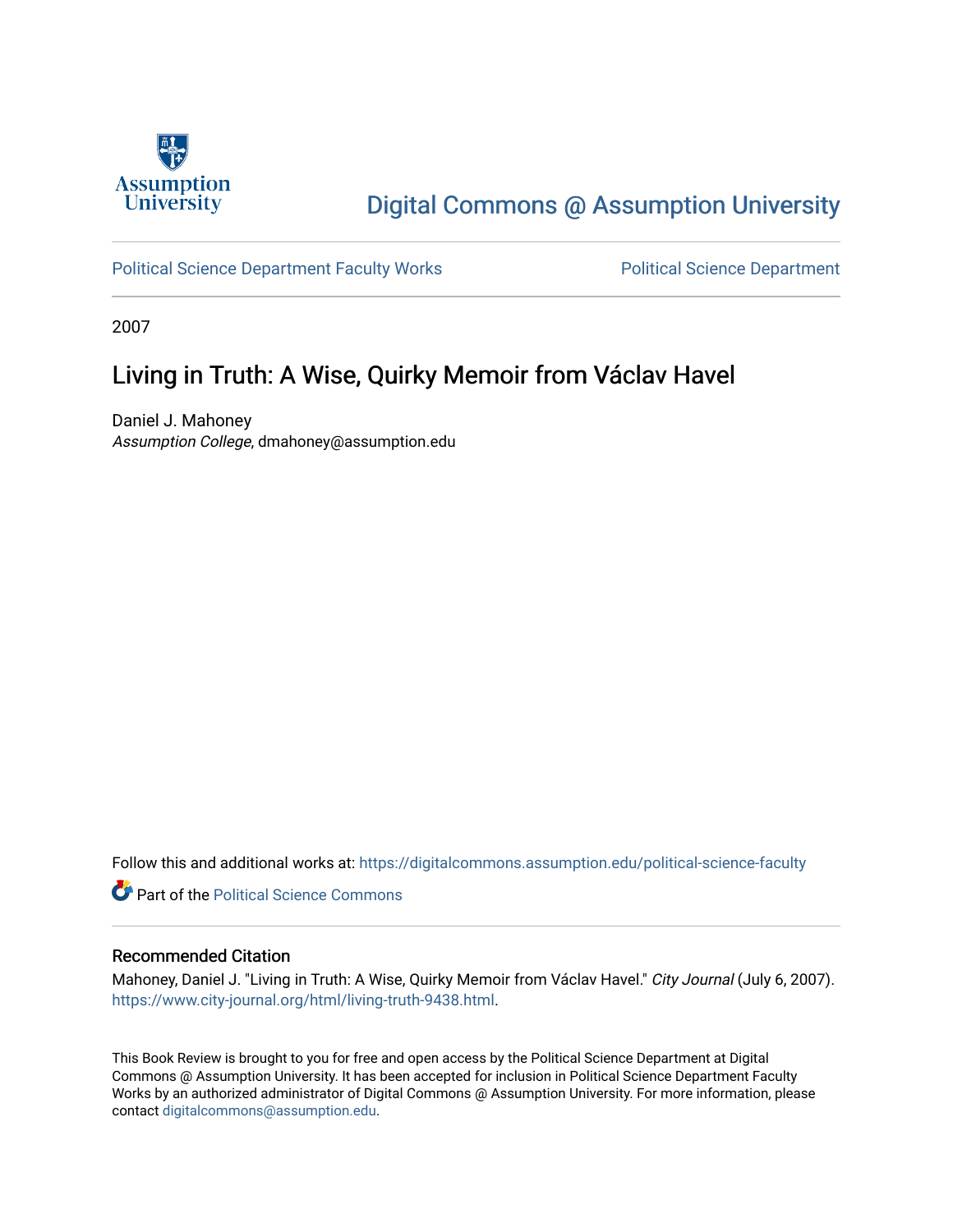# $[]$   $[]$   $Y$

BOOKS AND CULTURE

# **Living in Truth**

A wise, quirky memoir from Václav Havel

[Daniel J. Mahoney](https://www.city-journal.org/contributor/daniel-j-mahoney_578) July 6, 2007

# *To the [Castle](http://www.amazon.com/exec/obidos/ASIN/0307266419/manhattaninstitu/) and Back***, by Václav Havel, translated from the Czech by Paul Wilson (Alfred Knopf, 383 pp., \$27.95)**

In February 2003, Václav Havel stepped down as president of the Czech Republic, having served two terms in office and an earlier, incomplete one as leader of the now dissolved Czechoslovakian state. It was an event of real significance. The dramatistturned-dissident-turned-statesman remained the only figure of note in the region whose political position and moral authority spanned both the momentous anti-totalitarian revolutions of 1989 and the everyday challenges of post-Communist politics. In this compelling (if somewhat eccentric) work, Havel recounts his role as a sometime "fairy prince" in the peaceful events that brought down Communism. He also provides a fascinating account of his efforts as a democratic statesman, presiding over the decommunization of his country and its entry into the community of free nations.

With the fall of Communism, Havel entered a new phase in his life, setting the tone for morally serious civic engagement in a newly democratic society. This proved no easy task. Czechoslovakians had been deeply corrupted both by totalitarian mendacity and by the compromises that they had felt compelled to make with the Communist state during the harsh "period of normalization" that followed the crushing of the Prague Spring of 1968.

As Havel made clear in earlier works, such as 1992's *Summer Meditations*, he saw his new political role as fully consistent with his dissident opposition to totalitarianism. In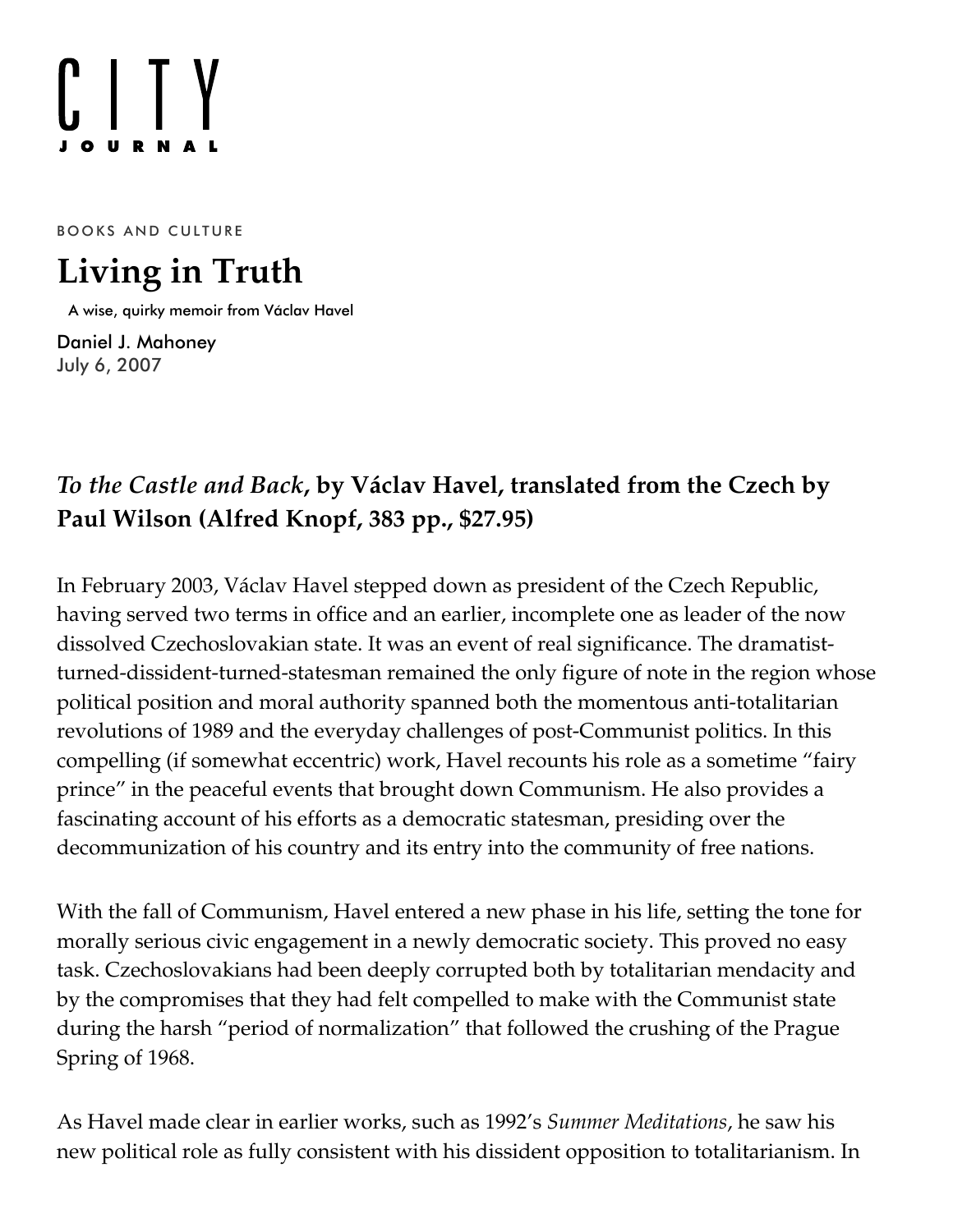his post-1989 books and speeches, Havel continued to defend a moral vision of politics that he called "nonpolitical politics" or "politics as morality in practice." He identified this vision with the demanding but liberating task of "living in truth." Havel refused to identify politics with a dehumanizing "technology of power," the notion that power was an end in itself. Instead he defended a moral order that stands above law, politics, and economics—a moral order that "has a metaphysical anchoring in the infinite and eternal." His speeches as president, many collected in English in *The Art of the Impossible* (1997), were artful exercises in moral and political philosophizing, enthralling Western audiences.

But Czechs began to tire of their "fairy prince." Havel's opponents in the press and the political class ("the snide brigade," he calls them) increasingly dismissed him as a naive "dreamer," a mere moralist with zero relevance to the challenges of a post-Communist era. Abroad, Havel continued to be widely admired as a hero and moral witness; at home, those enamored of a more pragmatic or technocratic view of politics dismissed him—and all the dissidents of old—as "left-wing" curiosities, who somehow had very little to do with the collapse of Communism. This dismissal of the historic importance of the dissident resistance to Communism no doubt assuaged the consciences of those who did nothing to fight totalitarianism before 1989.

*To the Castle and Back* defends "nonpolitical politics" as a realistic response to the dilemmas of post-Communist politics—and modern politics more broadly. For the cursory reader, the unsystematic character of the work might be confused with something thrown together, a substitute for a carefully crafted memoir. In fact, Havel has structured the book carefully. He combines an extensive interview, conducted with the Czech journalist and broadcaster Karel Hvizd'ala, detailed notes to his staff between 1993 and 2003, and a "postpresidential" diary, written in three different locations.

Underscoring his artful weaving together of these literary forms, Havel tells us that he significantly modified Hvizd'ala's questions, to the point of treating him "a little like a dramatic character in one of my plays." The interview—always interesting, sometimes confrontational, ranging from the gossipy to the philosophical, as much selfinterrogation as interview—is the book's core, providing its thematic and narrative unity. "It is no accident," as the Marxists used to say, that Havel's apologia centers around a defense of the soundness and efficacy of his core moral idea of nonpolitical politics.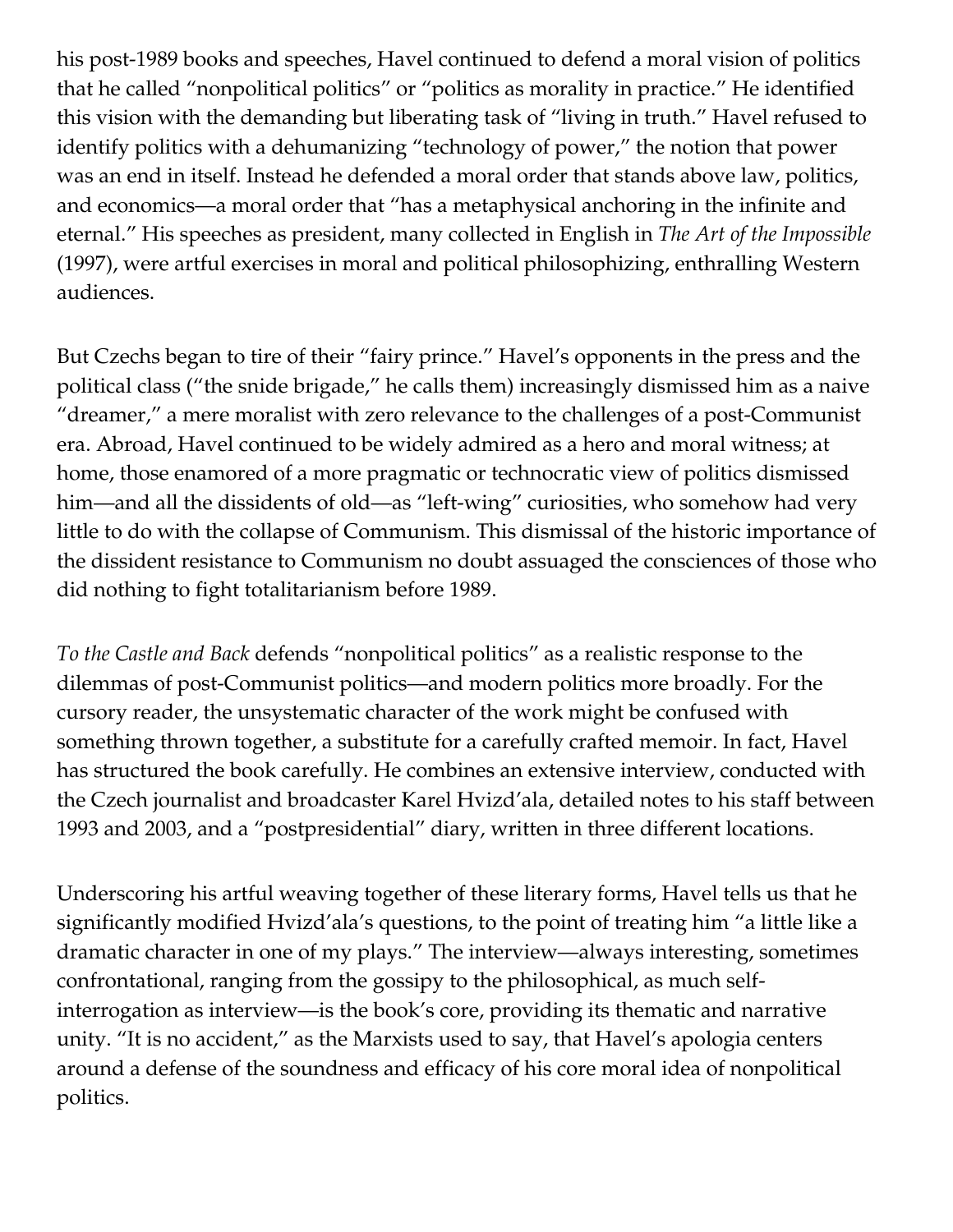In the course of the extended dialogue with Hvizd'ala, the reader comes to appreciate how ludicrous it is to reduce Havel to the label "left-winger." Havel may have had an instinctive liking for the Lou Reeds and Frank Zappas of the world—he identifies with the anti-totalitarian "spontaneity" of rock and roll music—and he still finds a home in the pages of *The New York Review of Books*. But Havel also reveals himself as an eloquent defender of the market economy, a critic of the indifference of prosperous peoples to those suffering tyranny or genocide under totalitarian regimes, an enemy of appeasement and pacifism, and a friend of dissidents in Cuba, Belarus, and China. He is a conservative-minded ecologist, a qualified multiculturalist who rejects moral relativism, and a defender of taste and civility in a mass society. In fact, the unreconstructed Left denounces him as a man of the Right.

Responding to his critics on the Right—represented above all by the Civic Democratic Party of Václav Klaus, Havel's principal rival and detractor in the 1990s and his successor as president of the Czech Republic—the old dissident points out the subterranean bonds connecting "market fundamentalists" who ignore the moral foundations of the free society with their Communist enemies. In their facile dismissal of moral imperatives and their reduction of politics to an essentially economic problem, they perpetuate some of the core pathologies of the totalitarian Left, Havel believes. They confuse his anti-totalitarianism with an indulgence for the Left, when in fact it reflects a deeper philosophical perspective on modernity, one that can be called "postmodern" in the limited sense of seeking to go beyond the philosophical premises underlying modernity. It transcends the dichotomy between Left and Right.

Consider Havel's evocative comparison of politics and drama. Dramatic or literary art, Havel writes, attempts "to deal with [the] fundamental amorphousness of life, to uncover something like the structure of Being, to display in vivid terms its internal weave, its hidden structure, and its real articulation." Too often politics appears as a "strange, never-ending process with no clear turning points and no unambiguous and immediately recognizable outcomes." In the modern world, politics can "appear to be hopelessly boring, a gray, dull administrative grind, enlivened occasionally by a scandal or pseudo-scandal that is forgotten as soon as it is over." Without succumbing to irrationalism, Havel attempts to awaken his readers to the "structure of Being" that underlies even prosaic political life. His memos and diary entries jump from period to period in an effort to reveal the underlying connections and "real meaning" of political life that a one-sided emphasis on "mechanical chronology" covers over. Whether laboring over a speech, describing his efforts to restore and beautify the centuries-old "Hradcany" or Castle—the historic seat of government in Prague—or preparing for